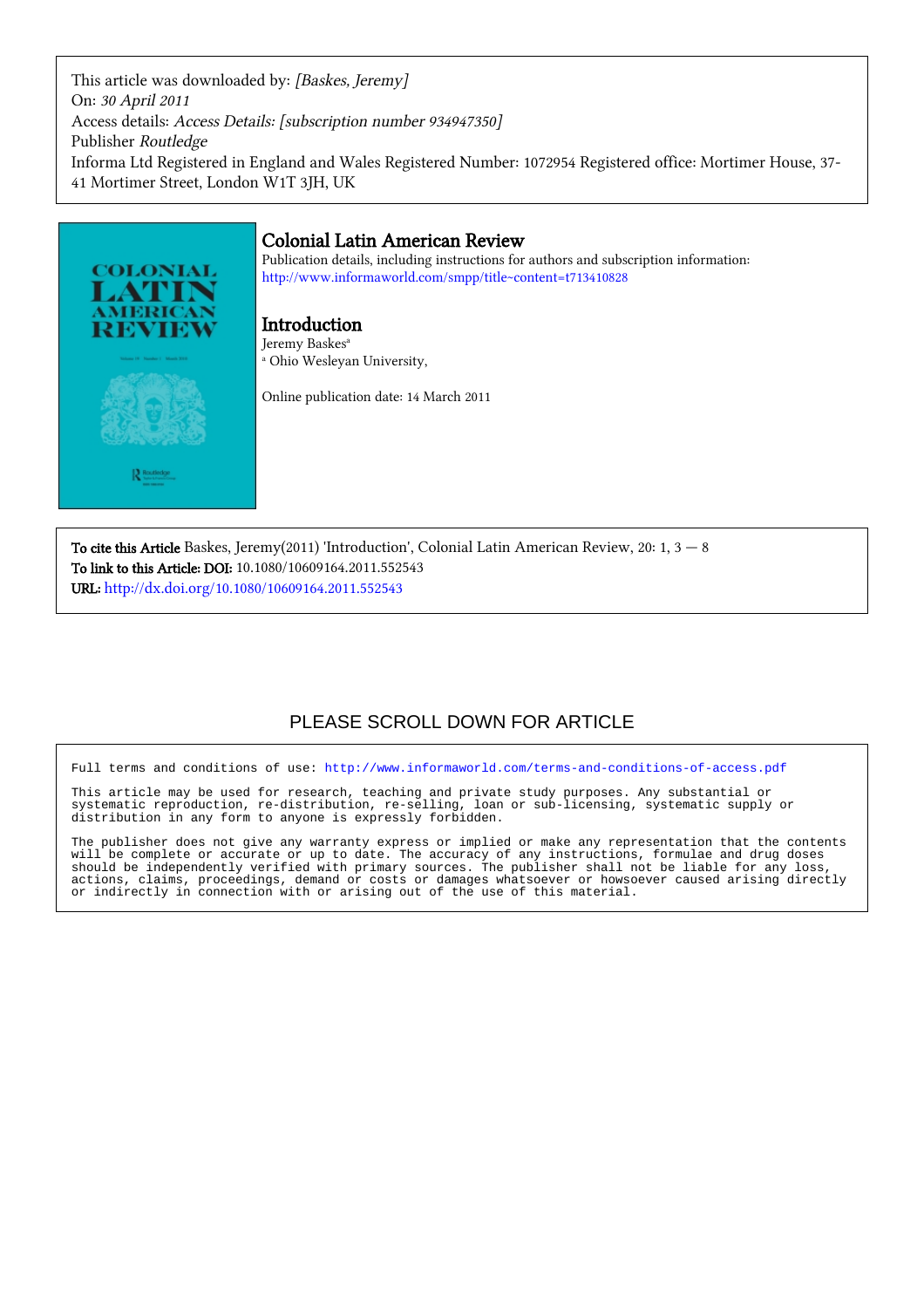## Introduction

Jeremy Baskes

Ohio Wesleyan University

This issue of Colonial Latin American Review contains five examples of current scholarship focused on the economic history of colonial Latin America. For much of the post-WWII era, the field of colonial Latin America economic history benefited greatly from the attention of a broad range of talented historians from Latin America, Europe and the United States, arriving at a high point in the 1970s and 1980s. The field blossomed as excellent primary research was conducted on a wide variety of topics such as demography, silver mining, imperial trade, agriculture, land tenure, peasant economies, and labor. Sometimes driven by social scientists' interests in exploring the roots of poverty, armed struggle and violence in modern Latin America, scholars were especially influenced by Dependency Theory and other Marxist schools.

Historians' interests, especially in the United States, took a cultural turn in the 1990s and while this resulted in the production of a great quantity of superb scholarship, the economic history of colonial Latin America fell by the wayside. The tremendous foundation of scholarship developed in the previous decades was largely abandoned, even by many of those scholars who had been actively pursuing economic history research agendas. With this special issue of CLAR, it is hoped that colonial economic history can once again capture the interest, and, more important, attract the scholarly efforts of a new generation of historians. To be sure, there is still a great deal of work to be done. While certainly not a substitute for reading the richly detailed and empirically driven essays contained herein, this brief introduction seeks to highlight some of the authors' findings and conclusions.

Christopher Ebert examines the extremely elusive issue of contraband, focusing specifically on the Portuguese empire. Ebert argues that studies of contraband are necessarily qualitative due to the near impossibility of quantifying trade which was deliberately secretive. But more important still, Ebert shows the complexity of even defining contraband in a world in which the highly restrictive rules were regularly bent or ignored. Despite their exclusion, for instance, British merchants became deeply involved in Portuguese trade, often with the acceptance or encouragement of the Portuguese Crown. British naval ships escorted Portuguese convoys; Englishowned vessels sailed under Portuguese flags; English merchants invested in trade

ISSN 1060-9164 (print)/ISSN 1466-1802 (online)  $\odot$  2011 Taylor & Francis on behalf of CLAR DOI: 10.1080/10609164.2011.552543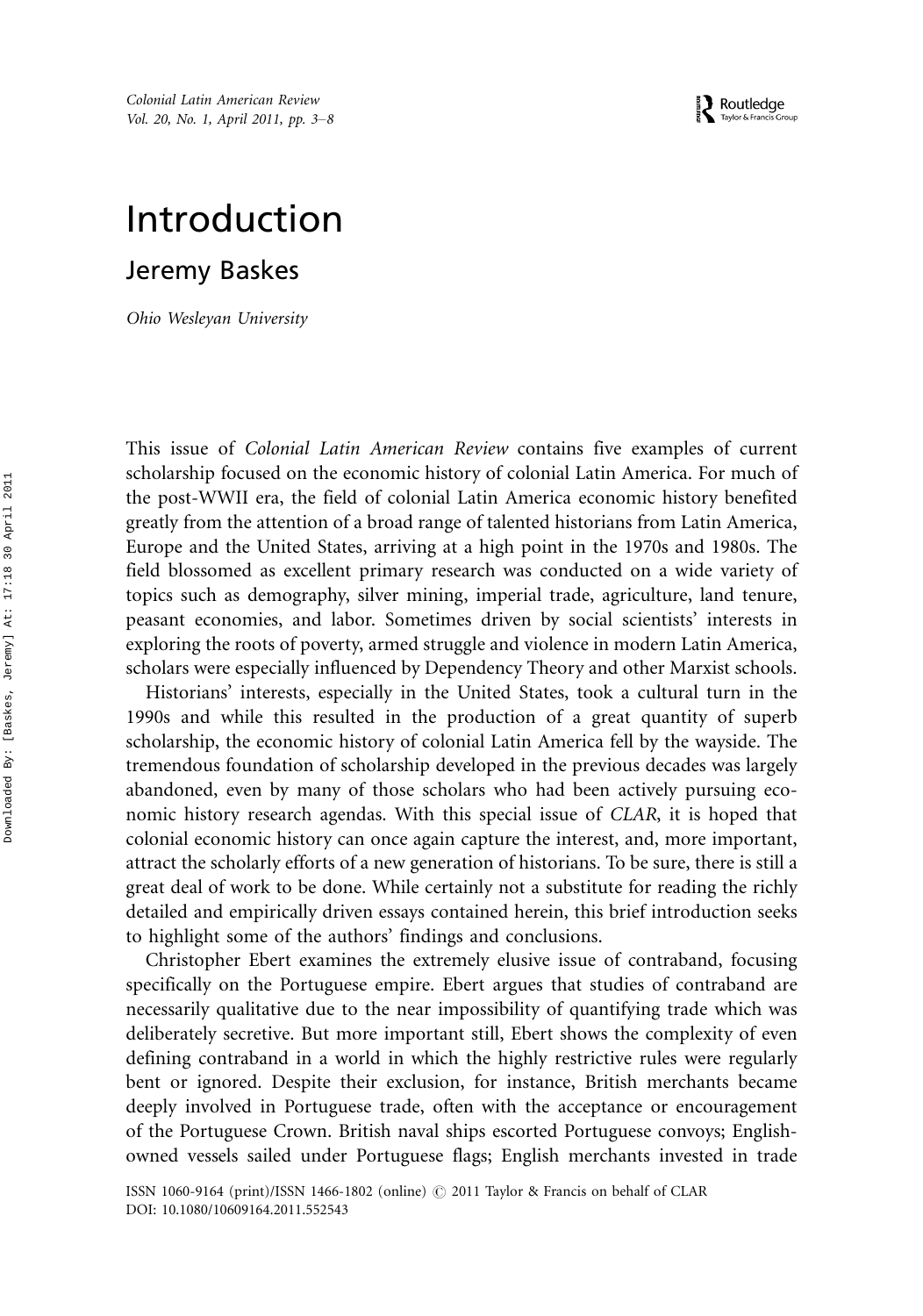jointly with Portuguese merchants, concealing their participation. Furthermore, British trade factories operated legally in Portugal and Africa, providing ample opportunities to engage in the Brazil trade. Certainly there were English ships that illegally entered Brazilian ports to trade, but Ebert questions their frequency, even pointing out that British merchants connected to the legitimate factory trade sought to enforce the Portuguese monopoly. He concludes that 'it was probably the British merchants who were otherwise 'shut out' of Brazilian trade who attempted this commerce.'

Contraband was not beneficial a priori. Employing the logic of New Institutional Economics, Ebert argues that the Portuguese state provided infrastructure, protection, and an institutional environment that benefitted merchants trading 'formally.' Essentially Ebert rejects the common implication that contraband was always economically more appealing to merchants than legal trade. Indeed, legal commerce offered substantial institutional advantages to clandestine trade.

Ebert also reminds us that not all contraband entailed extractions of wealth away from the Portuguese empire. Contraband included intra-imperial trade that contravened existing rules. Opportunities, for example, existed for Portuguese traders to evade taxes on imperial commerce by clandestinely shipping goods in excess of what they registered. Ebert examines in detail the illegal practice of exporting pricecontrolled manioc from Bahia in order to sell it in unregulated markets in Africa where prices were higher. Shortages of the staple food ensued leading Ebert to point out that those harmed by contraband included the poor, not just the Crown or privileged traders.

In his essay on the slave trade to Río de la Plata during the last five decades of Spanish colonial rule, Alex Borucki emphasizes the 'trading cooperation between the Spanish and Portuguese in the South Atlantic.' Like Ebert, Borucki finds significant economic exchange occurring between the traders of competing empires both within the framework of legal commerce and through the bending or loose interpretation of commercial restrictions. Borucki's study benefits from a tremendously rich data set of transatlantic slave voyages which he constructed by supplementing his own research in multiple archives with rich sources compiled by other scholars.

His wealth of data allows Borucki to elucidate with great numerical detail the substantial slave trade between 1777 and 1812, a period during which 712 slave ships arrived to Río de la Plata. The slave trade had profound impact on the region's demography and labor force, a fact too often ignored given the obviously greater importance of slavery in Brazil. As the author argues, the demand for slaves in Río de la Plata was so substantial that it was, perhaps, even critical to maintaining vibrant the slave trade during the economic downturn faced by Brazil between the fall of the Minas Gerais gold rush and the rapid rise of southern coffee production.

The slave trade to Río de la Plata was unusual in that most slaves arrived to this Spanish colony as reexports from Brazil. To explain the prominent role of Brazilian supply, Borucki points to Atlantic warfare, the inexperience of Spanish slave traders, and the opposition of established merchants in Río de la Plata, all of which made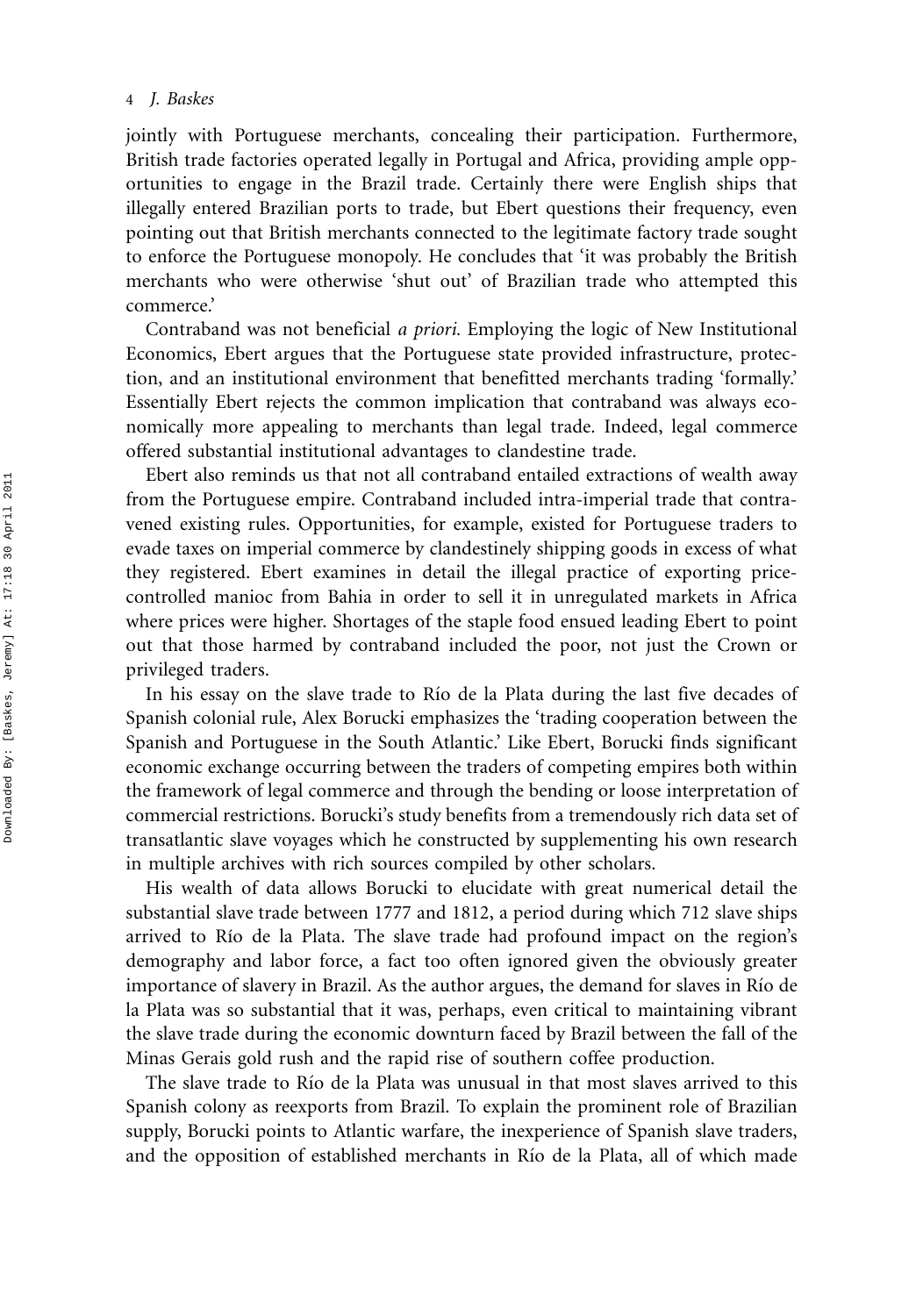more practical slave provision from the neighboring Portuguese colony whose African trade networks were highly developed. During the period examined, 60 percent of Río de la Plata's slaves originated in Brazil. Only during the seven year period 1800–06 did more slaves arrive to Río de la Plata directly from Africa.

Portuguese and Spanish merchants eagerly cooperated to meet the Rioplatense demand for slaves. The Spanish Crown's encouragement of the trade to its ports not only provided profits to both but offered opportunities for merchants to transact in other, unsanctioned commodities. In exchange for their human cargos, Brazilian slavers acquired hides and silver, the latter an invaluable medium of exchange for Portuguese trade with China and India. Under the cloak of the slave trade, ships sometimes arrived from Brazil carrying few slaves but a large cargo of other Brazilian wares marketable in the Spanish colony. As Borucki argues, such mutually beneficial exchange suggests 'cooperation' rather than the 'rivalry' between these South Atlantic Iberian colonies.

Few studies of colonial Latin American commodities have attempted to examine the histories surrounding both the place of production and the final markets. Kris Lane's study of the 'strange career of platinum' shows the tremendous value of examining the entire 'commodity chain,' in this case from the extraction of platinum in the Colombian lowlands to its final destination in the scientific laboratories of northern Europe. According to Lane, during the eighteenth century, platinum evolved from 'object of loathing to scientific sensation.' Silvery in color and seemingly unmeltable, platina was, initially, inadvertently collected by gold miners in Colombia who sometimes unscrupulously tried to pass it off as low-grade gold. To protect the integrity of gold mining and reduce the rising fraud, colonial officials ordered the bothersome metal discarded, leading it to be dumped in local rivers. By mid-century, however, the intellectual curiosity and scientific experiments of natural scientists in European centers had begun to rehabilitate platina. While platinum's use and value had not yet been determined, the king now encouraged its collection, magnanimously presenting this exotic commodity extracted from his dominions to the subjects of neighboring kingdoms.

Through the lens of platinum's changing evaluation, Lane explores the intellectual environment of Europe 'in an age torn between calculative reason and baroque social constraints.' In Lane's analysis, platinum becomes a commodity that embodies this conflict between the traditional and the modern. Platinum was mined by slave laborers in inhospitable, disease-infested, tropical lowlands. Its marketing inhibited first by Spanish protectionism and then by Crown monopoly, these same slaves sold it illegally to foreign contrabandists, often slave traders themselves, acquiring silver with which they hoped to use to purchase their freedom. The platinum itself was, at first, of unknown use and undetermined value. While such anachronistic practices surrounded the history of platinum in America, European intellectuals were celebrating modernity and the scientific accomplishments of the Age of Enlightenment. Employing modern scientific methods to their assessment of platinum, natural scientists made important discoveries, pronouncing platinum a new element and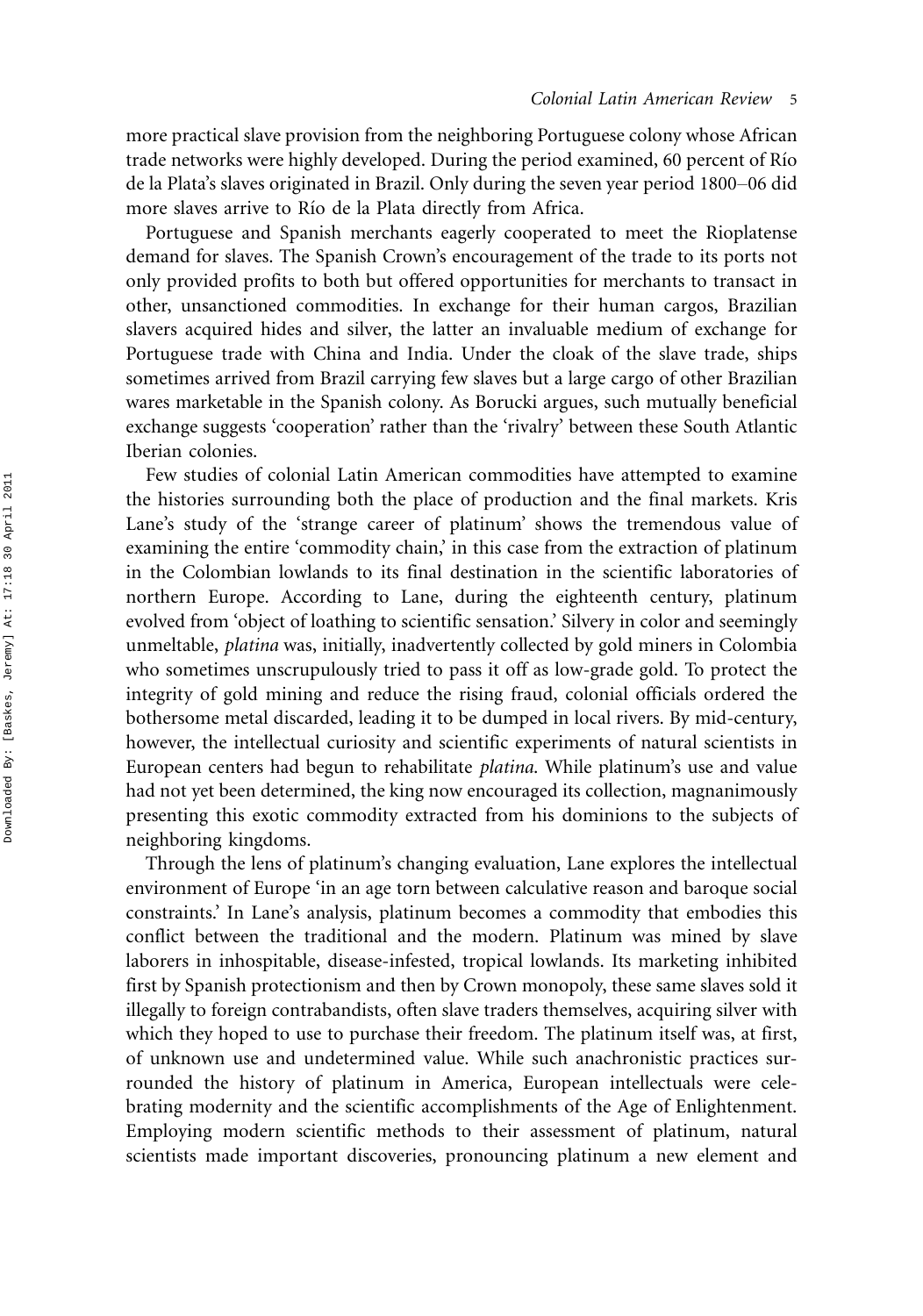uncovering practical uses, establishing the value of this product once so despised. Platinum thus bridged these two worlds, north and south; in an ironic twist, Lane points out that enslaved laborers in Colombia had contributed to scientific advancement in Europe.

Xabier Lamikiz sets his sights on the functioning of the flota to Veracruz, seeking to uncover how regulated commerce actually affected individual merchants in the last years of the seventeenth century, especially the ways in which they responded commercially to the endemic risk and uncertainty of long-distance trade. One of the central questions driving Lamikiz's essay is why the flota managed to survive for so many centuries if, as is customarily argued, it was so tremendously inefficient. Lamikiz argues that most studies of the flota have examined the role of the consulado or the politics surrounding the flota, and by taking such a macro-focus, they have missed the individual behavior of merchants involved. To be sure, the consulados were instrumental in shaping the *flota* and the corresponding *ferias*, but in the end, merchants were on their own; they were individual and competing actors. Lamikiz moves beyond this 'corporatist' perspective to examine the actual behavior of the flotistas. To acquire this micro-level perspective, Lamikiz utilizes a treasure trove of mercantile correspondence dating from the late seventeenth century, especially letters received by the merchant Pedro de Munárriz from various of his associates within the Spanish empire between 1699 and 1701.

The picture of long-distance commerce that emerges from Lamikiz's analysis of the correspondence is one of substantial risk. Importers faced difficulties selling their merchandise in Mexico often failing to unload large portions; merchandise sold often required the extension of credit and the onerous task of debt collection. Markets were frequently oversupplied and local merchants underfinanced. To manage these obstacles, merchants depended greatly on their networks of agents with whom they kept regular correspondence, seeking advice on extant prices or the creditworthiness of potential consumers.

Historians often cite the prominence of contraband as competition for the flotistas. Indeed, Ebert, Borucki, and Lane all point to the role of contraband in circumventing restrictions in the commercial circuits they examine. Lamikiz, in contrast, notes with some surprise that in all of the letters he consulted, there was only one mention of foreign contraband. And the long-distance traders he examines would likely have been the first to complain. Despite the absence of contraband, these merchants still faced stiff competition from the other *flotistas* who had imported their wares to Veracruz. Lamikiz shows the tremendous value of looking at the mercantile strategies of the individual merchants engaged in the flota rather than focusing exclusively on the system as a whole. Traders' individual experiences were diverse and by no means universally rewarding.

Exploring similar questions to Lamikiz, my own article explores the centrality and limits of communication between merchants in the Atlantic empire in the late eighteenth century. Information was the lifeblood of merchants, governing their every action and every commercial decision. To reduce the inherent riskiness of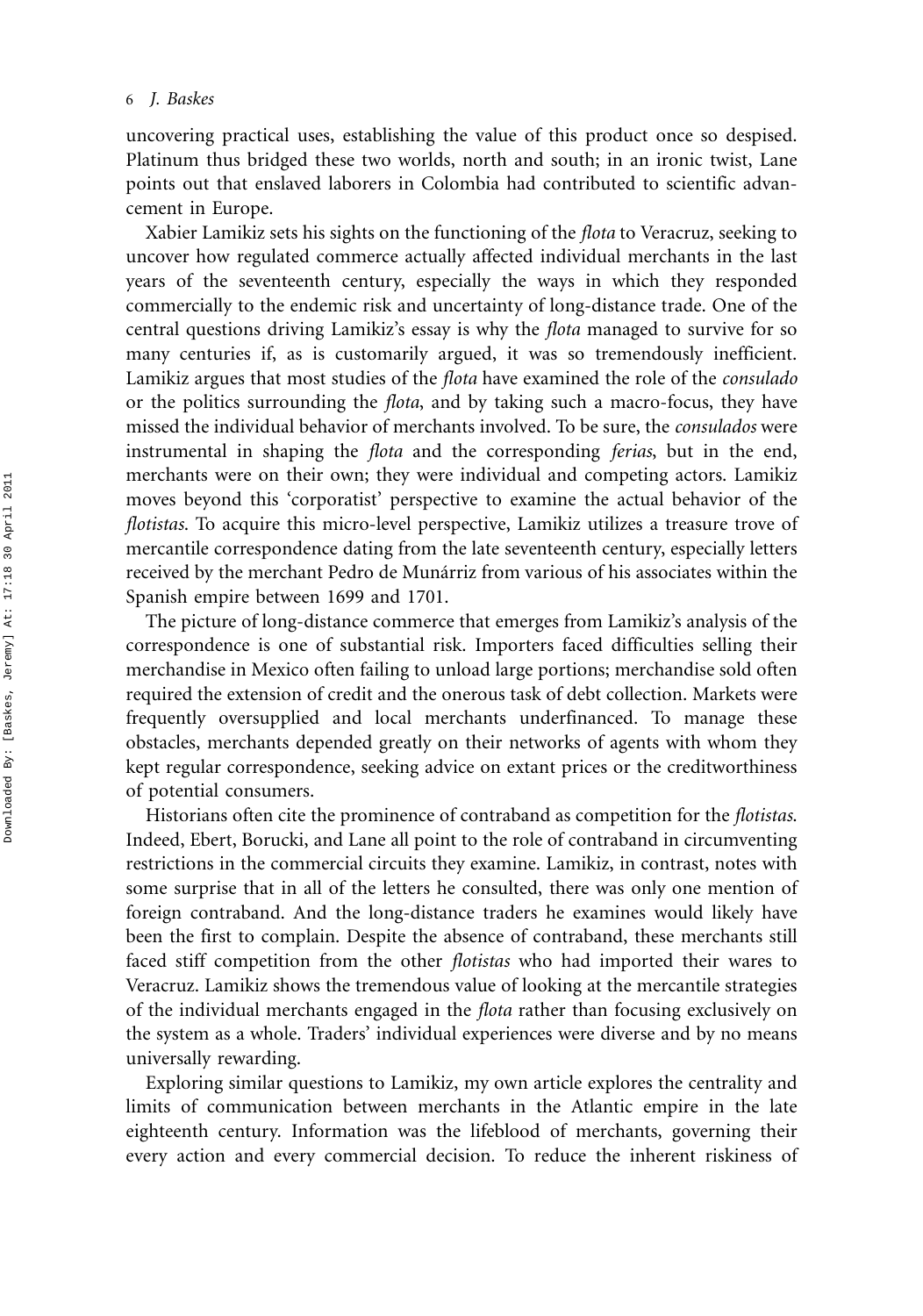long-distance trade, Spanish merchants engaged widely in correspondence with fellow traders and agents in every corner of the Atlantic world. Just as Ebert and Borucki point to the mutually beneficial cooperation between merchants from seemingly antagonistic empires, the extensive correspondence of Cadiz merchants like Francisco de Sierra with traders in England, Holland, France, Italy and elsewhere shows that merchants' interests and collaboration transcended borders and crossed imperial lines. Dutch and English trading houses found ways to continue to correspond and transact with their Spanish counterparts even during times of war.

Commercial decisions were influenced by a host of factors, making merchants' access to good information critical. Long-distance trade was inherently risky and while even the best and most up-to-date information did not eliminate risk altogether, it did help to reduce the uncertainty under which merchants were forced to operate. Correspondence between traders provided minute detail about changing market demands or shifting consumer tastes. Even the most diligent efforts to match supply with existing demand, however, proved difficult; merchandise often arrived to distant ports only to sit unsalable due to the oversupply of local markets. Evolving political circumstances also shaped mercantile behavior, encouraging correspondents to discuss the latest international or diplomatic affairs. Warfare proved catastrophic to long-distance merchants; learning promptly of the outbreak of hostilities allowed traders to adjust their commercial conditions, and, with hope, prepare themselves to more easily weather the interruption of exchange. To remain reliably informed, merchants sought trusted correspondents in all of the principal ports in which they did business. Despite their concerted efforts, however, the great distances and slow movement of mail service meant that merchants' decisions were reached under conditions of great uncertainty. My essay in general argues that much of the commercial behavior of early modern merchants should best be understood as attempts to overcome the pervasive uncertainty.

The five essays in this special issue show how much work remains to be done on colonial economic history despite the tremendous scholarship of previous decades. If these essays can be considered typical of the new and emerging scholarship on the colonial economy, then several aspects distinguish them from the general historiographical trends of the 1970s and 1980s. To some degree, the articles contained within are less theoretical than those of the previous generation. As noted, some of the central paradigms shaping earlier works seem absent in these essays. At the very least, the dominant paradigms have changed. The works of Ebert, Borucki, Lamikiz and myself are influenced by the field of New Institutional Economics, most closely associate with the works of Douglass North. Lane's essay is a wonderful example of 'commodity chain' history and shows the rewards of examining both producing and consuming markets.

Another characteristic of this economic history is its broad geographical focus, its attempts to move beyond the level of empire. Ebert and Borucki emphasize the transcending of imperial borders in the commerce of Portugal and Rio de la Plata respectively. My essay demonstrates the regularity and importance of commerce and